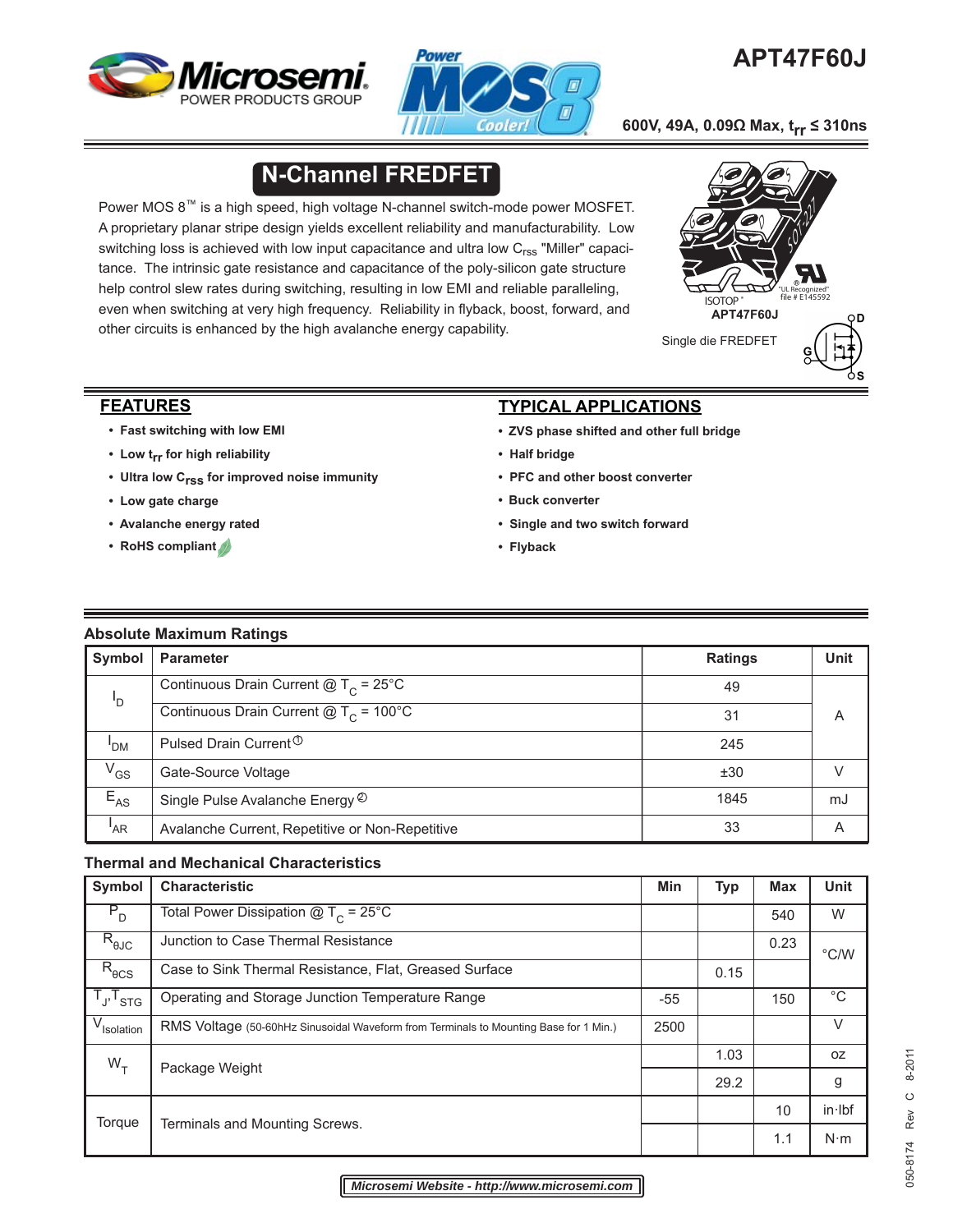#### **Static Characteristics T i = 25°C unless otherwise specified**

**APT47F60J**

| Symbol                                   | <b>Parameter</b>                          | <b>Test Conditions</b>               |                    | Min | Typ   | <b>Max</b> | <b>Unit</b>          |
|------------------------------------------|-------------------------------------------|--------------------------------------|--------------------|-----|-------|------------|----------------------|
| BRIDSSL                                  | Drain-Source Breakdown Voltage            | $V_{cs} = 0V$ , $I_{D} = 250 \mu A$  |                    | 600 |       |            |                      |
| $\Delta V_{BR(DSS)}/\Delta T$            | Breakdown Voltage Temperature Coefficient | Reference to 25°C, $I_D = 250 \mu A$ |                    |     | 0.57  |            | $V$ <sup>o</sup> $C$ |
| $R_{DS(on)}$                             | Drain-Source On Resistance <sup>3</sup>   | $V_{GS}$ = 10V, $I_D$ = 33A          |                    |     | 0.075 | 0.09       | Ω                    |
| $V^{\text{GS-th}}$                       | Gate-Source Threshold Voltage             | $V_{GS} = V_{DS}$ , $I_D = 2.5mA$    |                    | 2.5 | 4     | 5          |                      |
| $\Delta V$ <sub>GS(th)</sub> $/\Delta T$ | Threshold Voltage Temperature Coefficient |                                      |                    |     | $-10$ |            | mV/°C                |
|                                          |                                           | $V_{DS} = 600V$                      | $T = 25^{\circ}$ C |     |       | 250        |                      |
| <sup>I</sup> DSS                         | Zero Gate Voltage Drain Current           | $V_{GS} = 0V$                        | $= 125^{\circ}$ C  |     |       | 1000       | μA                   |
| 'GSS                                     | Gate-Source Leakage Current               | $V_{GS} = \pm 30V$                   |                    |     |       | ±100       | nA                   |

#### **Dynamic Characteristics TJ = 25°C unless otherwise specified**

| <b>Symbol</b>                            | <b>Parameter</b>                             | <b>Test Conditions</b>                               | Min | <b>Typ</b> | <b>Max</b> | <b>Unit</b> |  |
|------------------------------------------|----------------------------------------------|------------------------------------------------------|-----|------------|------------|-------------|--|
| $g_{\rm fs}$                             | Forward Transconductance                     | $V_{DS}$ = 50V, $I_{D}$ = 33A                        |     | 65         |            | S           |  |
| $C_{\text{iss}}$                         | Input Capacitance                            |                                                      |     | 13190      |            |             |  |
| $C_{\text{rss}}$                         | Reverse Transfer Capacitance                 | $V_{GS}$ = 0V, $V_{DS}$ = 25V<br>$f = 1$ MHz         |     | 135        |            |             |  |
| $C_{\overline{\text{oss}}}$              | Output Capacitance                           |                                                      |     | 1210       |            |             |  |
| $C_{o(cr)}^{\bullet}$                    | Effective Output Capacitance, Charge Related | $V_{GS}$ = 0V, $V_{DS}$ = 0V to 400V                 |     | 645        |            | pF          |  |
| $\mathsf{C}_{\mathsf{o}(\mathsf{er})}$ ⑤ | Effective Output Capacitance, Energy Related |                                                      |     | 335        |            |             |  |
| $Q_g$                                    | <b>Total Gate Charge</b>                     |                                                      |     | 330        |            |             |  |
| $Q_{gs}$                                 | Gate-Source Charge                           | $V_{GS}$ = 0 to 10V, $I_D$ = 33A,<br>$V_{DS} = 300V$ |     | 70         |            | nC          |  |
| $\bar{\mathsf{Q}}_\mathsf{gd}$           | Gate-Drain Charge                            |                                                      |     | 140        |            |             |  |
| $I_{d(0n)}$                              | Turn-On Delay Time                           | <b>Resistive Switching</b>                           |     | 75         |            |             |  |
|                                          | <b>Current Rise Time</b>                     | $V_{DD}$ = 400V, $I_D$ = 33A                         |     | 85         |            | ns          |  |
| l<br>d(off)                              | <b>Turn-Off Delay Time</b>                   | $R_G = 2.20\textcircled{\ }$ , $V_{GG} = 15V$        |     | 225        |            |             |  |
|                                          | <b>Current Fall Time</b>                     |                                                      |     | 70         |            |             |  |

### **Source-Drain Diode Characteristics**

| Symbol                  | <b>Parameter</b>                                               | <b>Test Conditions</b>                                                           | <b>Min</b> | <b>Typ</b> | <b>Max</b> | <b>Unit</b> |
|-------------------------|----------------------------------------------------------------|----------------------------------------------------------------------------------|------------|------------|------------|-------------|
| $\mathsf{I}_\mathsf{S}$ | Continuous Source Current<br>(Body Diode)                      | OD.<br>MOSFET symbol<br>showing the                                              |            |            | 49         | A           |
| 'sm                     | <b>Pulsed Source Current</b><br>(Body Diode) $\textcircled{1}$ | Ħŧ<br>integral reverse p-n<br>junction diode<br>(body diode)<br>όs               |            |            | 245        |             |
| $\rm V_{SD}$            | Diode Forward Voltage                                          | $I_{SD}$ = 33A, T <sub>J</sub> = 25°C, V <sub>GS</sub> = 0V                      |            |            | 1.2        | $\vee$      |
| $t_{rr}$                |                                                                | $T_1 = 25^{\circ}C$                                                              |            | 268        | 310        |             |
|                         | Reverse Recovery Time                                          | $T_1 = 125^{\circ}C$                                                             |            | 474        | 570        | ns          |
| $Q_{rr}$                | Reverse Recovery Charge                                        | $I_{SD} = 33A^{(3)}$<br>$T_1 = 25^{\circ}C$                                      |            | 1.6        |            |             |
|                         |                                                                | $T_1 = 125^{\circ}C$<br>$V_{DD} = 100V$                                          |            | 4.2        |            | $\mu$ C     |
| 'rrm                    | <b>Reverse Recovery Current</b>                                | $di_{SD}/dt = 100A/\mu s$<br>$T_1 = 25^{\circ}C$                                 |            | 11.4       |            |             |
|                         |                                                                | $T_1 = 125^{\circ}C$                                                             |            | 17         |            | A           |
| dv/dt                   | Peak Recovery dv/dt                                            | $I_{SD}$ ≤ 33A, di/dt ≤1000A/µs, V <sub>DD</sub> = 400V,<br>$T_1 = 125^{\circ}C$ |            |            | 20         | V/ns        |

1 Repetitive Rating: Pulse width and case temperature limited by maximum junction temperature.

- (2) Starting at T<sub>J</sub> = 25°C, L = 3.39mH, R<sub>G</sub> = 25Ω, I<sub>AS</sub> = 33A.
- 3 Pulse test: Pulse Width < 380μs, duty cycle < 2%.
- (4)  $C_{O(C)}$  is defined as a fixed capacitance with the same stored charge as  $C_{OSS}$  with  $V_{DS}$  = 67% of V<sub>(BR)DSS</sub>.
- $5 \text{ C}_{o(\text{er})}$  is defined as a fixed capacitance with the same stored energy as  $\text{C}_{OSS}$  with  $\text{V}_{DS} = 67\%$  of  $\text{V}_{(BR)DSS}$ . To calculate  $\text{C}_{o(\text{er})}$  for any value of  $V_{DS}$  less than  $V_{(BR)DSS}$  use this equation:  $C_{o(er)} = -1.28E - 7N_{DS}^2$  + 5.36E-8 $N_{DS}$  + 2.00E-10.
- 6 R<sub>G</sub> is external gate resistance, not including internal gate resistance or gate driver impedance. (MIC4452)

Microsemi reserves the right to change, without notice, the specifications and information contained herein.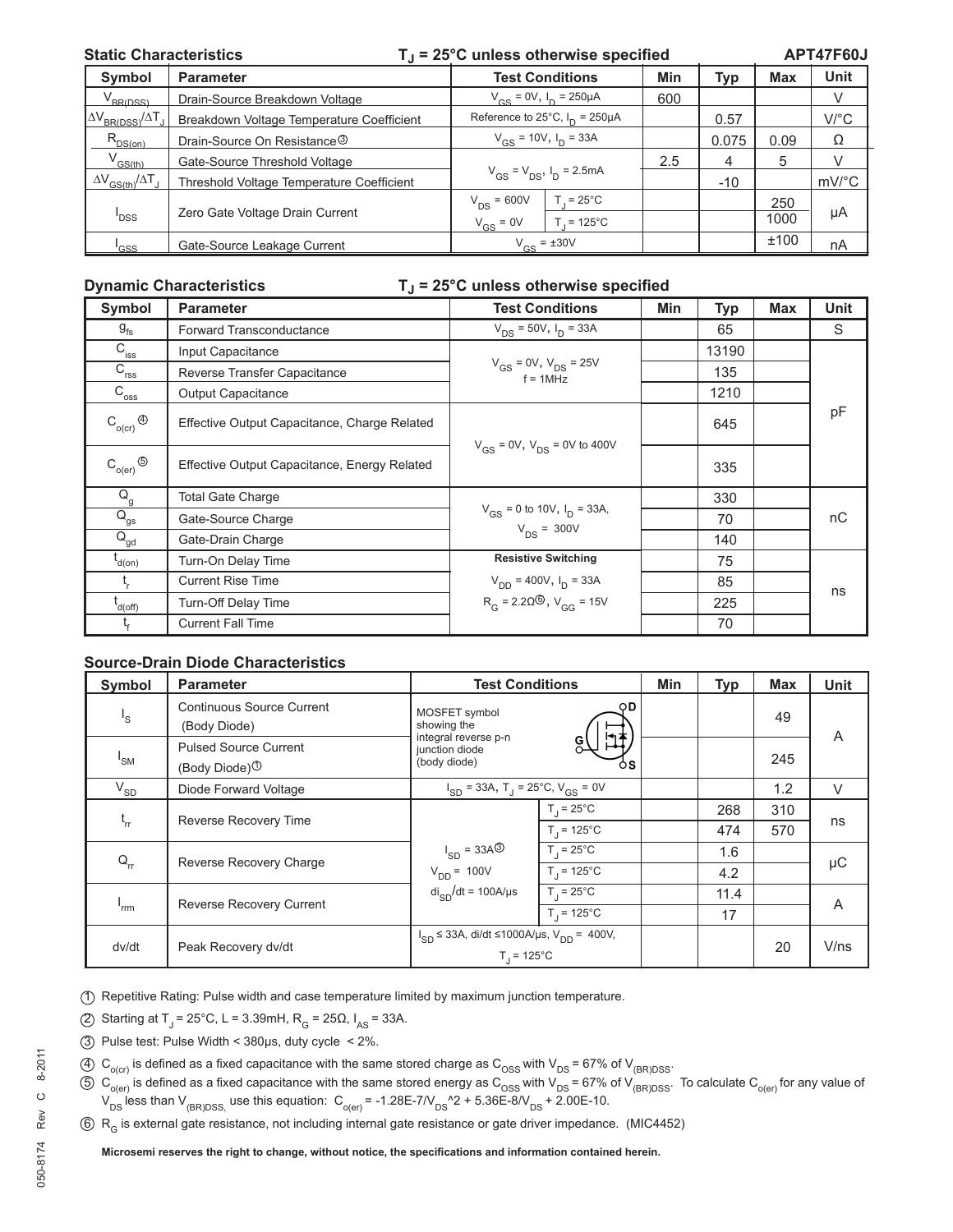



 **Figure 8, Reverse Drain Current vs Source-to-Drain Voltage**